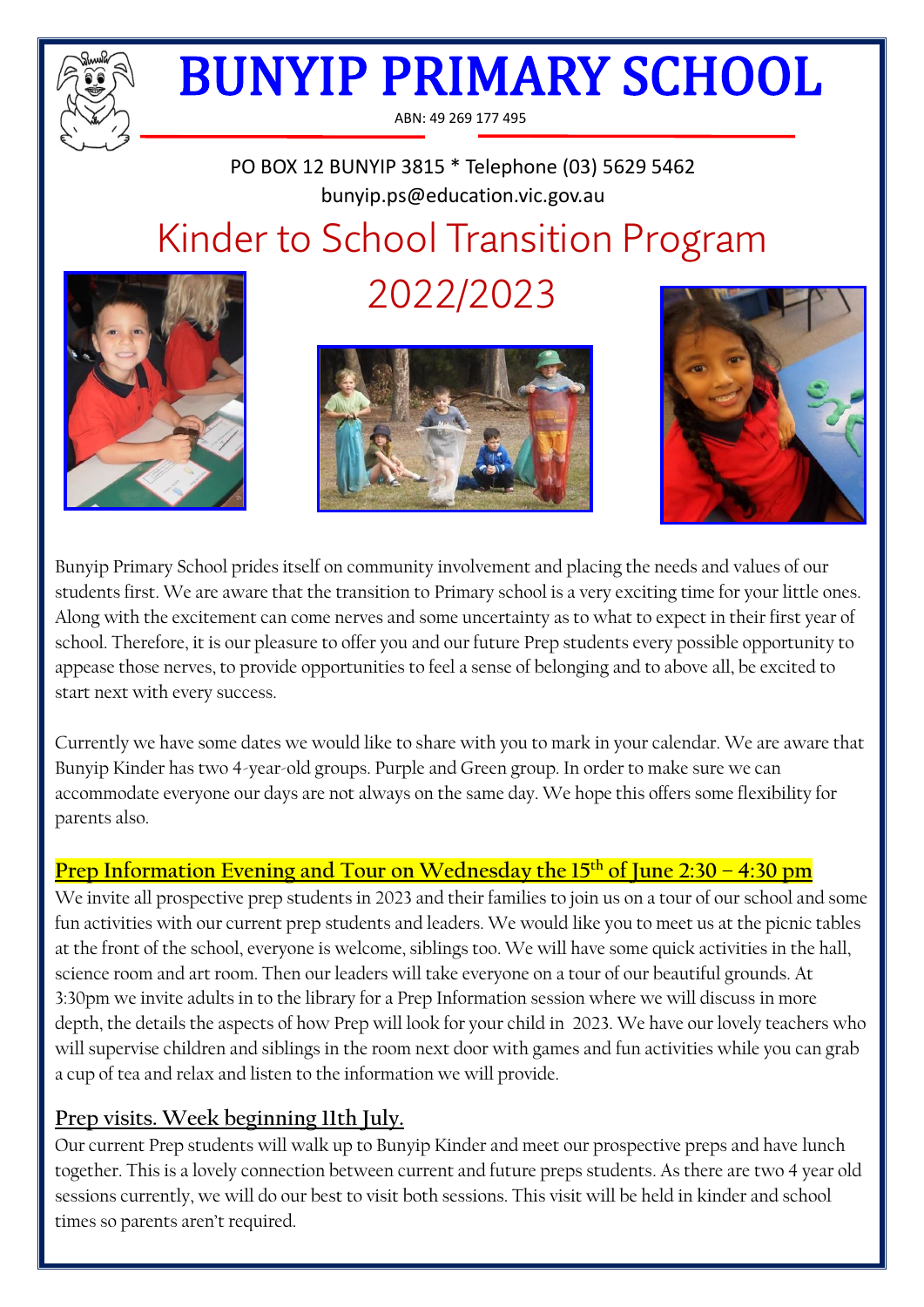

#### **Kinder visit Monday 8thAugust– 12.30pm-1.45pm**

Kinder students and teachers are invited to walk down to Bunyip Primary School and join in with a PMP ( Perceptual Motor Program) session with this years' Prep students. We will then eat lunch together while our choir will perform one of their favourite songs. You will not need to pack anything different, just a normal lunch as you would for a kinder day. After lunch, we will have a play on the junior playground then the Kinder teachers walk back to their kindergartens.

OR

## **Kinder visit Tuesday the 9th of August– 12.30pm-1.45pm**

Kinder students and teachers are invited to walk down to Bunyip Primary School and join in with a PMP ( Perceptual Motor Program) session with this years' Prep students. We will then eat lunch together while our choir will perform one of their favourite songs. You will not need to pack anything different, just a normal lunch as you would for a kinder day. After lunch, we will have a play on the junior playground then the Kinder teachers walk back to their kindergartens.

## **School visit Thursday the 6 th of October 12.30pm-1.45pm**

Parents of prospective preps of Bunyip Primary School, will join our current preps and join in with Friendship time. Kinder students can stay for lunch and have a quick play on our playgrounds. Don't forget to pack your lunch and a wide brim hat if hot. (Parents need to arrange for children to attend and stay for the duration).

OR

## **School visit Friday the 7th of October 12.30pm-1.45pm**

Parents of prospective preps of Bunyip Primary School, will join our current preps and join in with Friendship time. Kinder students can stay for lunch and have a quick play on our playgrounds. Don't forget to pack your lunch and a wide brim hat if hot. (P

arents need to arrange for children to attend and stay for the duration)

Kinder Teachers and Parents please note - We are offering two dates for the same experience so that we can cater for all groups and all Kindergartens to attend. If you would like to attend both days you are more than welcome also. We will accommodate your child's needs as best we can. Please email [bunyip.ps@education.vic.gov.au](mailto:bunyip.ps@education.vic.gov.au) if you have any questions or need to make separate arrangements.